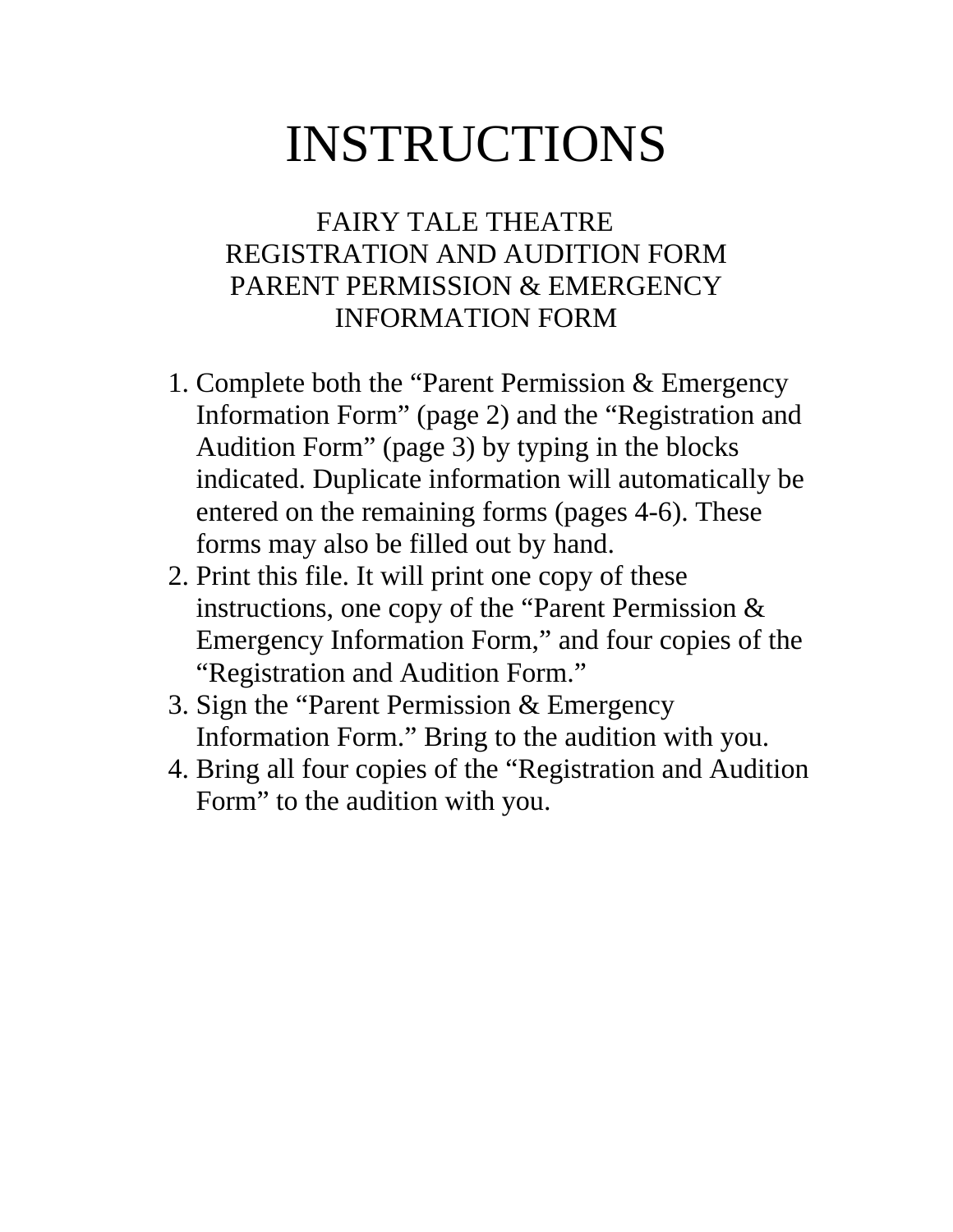### **Fairy Tale Theatre Parent Permission & Emergency Information Form**

| Participant's Name: <u>contract and contract and contract and contract and contract and contract and contract and contract and contract and contract and contract and contract and contract and contract and contract and contra</u>                                                                                                  |                                                     |                                                                                                                       |  |
|---------------------------------------------------------------------------------------------------------------------------------------------------------------------------------------------------------------------------------------------------------------------------------------------------------------------------------------|-----------------------------------------------------|-----------------------------------------------------------------------------------------------------------------------|--|
| Parent or Guardian's Name: Department of Contractor of Contractor Contractor of Contractor Contractor Contractor Contractor Contractor Contractor Contractor Contractor Contractor Contractor Contractor Contractor Contractor                                                                                                        |                                                     |                                                                                                                       |  |
|                                                                                                                                                                                                                                                                                                                                       |                                                     |                                                                                                                       |  |
| Phone Numbers: Home                                                                                                                                                                                                                                                                                                                   | <b>Work</b>                                         | $Cell$ $\Box$                                                                                                         |  |
| Participant's Phone Numbers (if applicable):                                                                                                                                                                                                                                                                                          | $Work$ $\qquad \qquad$                              | $Cell$ $\Box$                                                                                                         |  |
| Allergies or other physical limitations: <u>and the contract of the contract of the contract of the contract of the contract of the contract of the contract of the contract of the contract of the contract of the contract of </u>                                                                                                  |                                                     |                                                                                                                       |  |
|                                                                                                                                                                                                                                                                                                                                       |                                                     | <u> 1989 - Johann Stoff, deutscher Stoff, der Stoff, der Stoff, der Stoff, der Stoff, der Stoff, der Stoff, der S</u> |  |
|                                                                                                                                                                                                                                                                                                                                       |                                                     | has my permission to participate in Fairy Tale Theatre.                                                               |  |
|                                                                                                                                                                                                                                                                                                                                       |                                                     |                                                                                                                       |  |
|                                                                                                                                                                                                                                                                                                                                       |                                                     |                                                                                                                       |  |
|                                                                                                                                                                                                                                                                                                                                       | <b>Emergency Contact (if parent is unavailable)</b> |                                                                                                                       |  |
| Name: <u>Name:</u> 2006. <b>Manual Contract Contract Contract Contract Contract Contract Contract Contract Contract Contract Contract Contract Contract Contract Contract Contract Contract Contract Contract Contract Contract Contr</b>                                                                                             |                                                     |                                                                                                                       |  |
| Home Work Work<br><b>Phone Numbers:</b>                                                                                                                                                                                                                                                                                               |                                                     | $ $ Cell $ $                                                                                                          |  |
| <b>THE FOLLOWING MUST BE SIGNED BY A PARENT OR GUARDIAN</b>                                                                                                                                                                                                                                                                           |                                                     |                                                                                                                       |  |
|                                                                                                                                                                                                                                                                                                                                       | <b>Injury Waiver</b><br><b>Fairy Tale Theatre</b>   |                                                                                                                       |  |
| I agree not to hold the Vicksburg Theatre Guild, including its Board of Directors, Directors of Fairy Tale Theatre, and the<br>Producers of Fairy Tale Theatre, responsible for any injuries obtained in conjunction with the auditioning and production of<br>Fairy Tale Theatre or while on the premises of the Parkside Playhouse. |                                                     |                                                                                                                       |  |
| Signature/Date                                                                                                                                                                                                                                                                                                                        |                                                     |                                                                                                                       |  |
| I give my permission for pictures of my child to be published on the VTG and Fairy Tale Theatre web sites.                                                                                                                                                                                                                            |                                                     |                                                                                                                       |  |
| <b>Signature/Date</b>                                                                                                                                                                                                                                                                                                                 |                                                     |                                                                                                                       |  |
|                                                                                                                                                                                                                                                                                                                                       | DO NOT WRITE BELOW THIS LINE                        |                                                                                                                       |  |
|                                                                                                                                                                                                                                                                                                                                       |                                                     |                                                                                                                       |  |

**Part\_\_\_\_\_\_\_\_\_\_\_\_\_\_\_\_\_\_\_\_\_\_\_\_\_\_\_\_\_\_\_\_\_\_\_\_\_\_\_\_\_\_\_\_\_\_\_\_\_\_\_\_\_\_\_\_\_\_\_\_\_\_\_\_\_\_\_\_\_\_\_\_\_\_\_\_\_\_\_\_\_\_\_\_\_\_\_\_\_\_\_\_**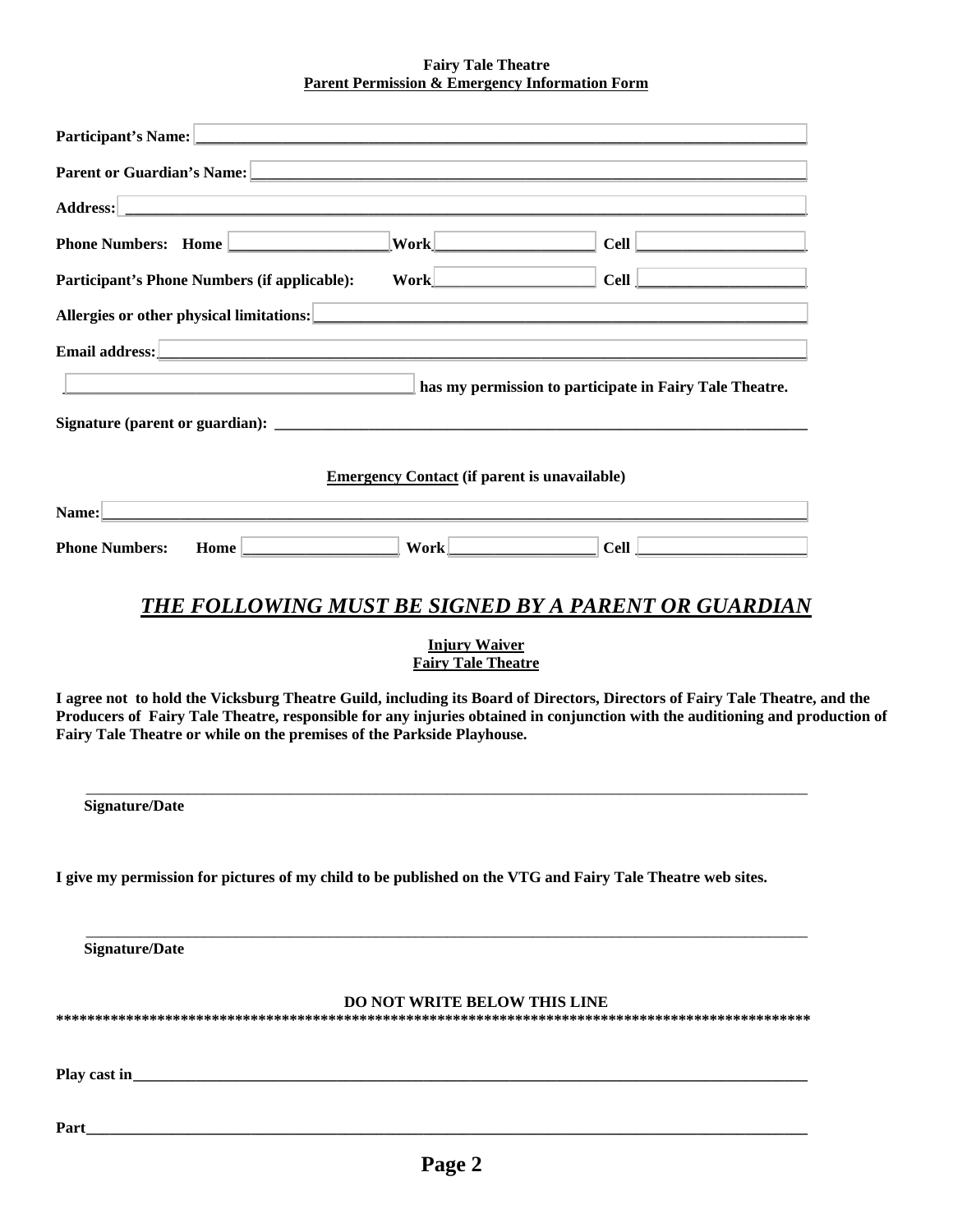| Parent or Guardian's Name: 1988. The Contract of Contract of Contract of Contract of Contract of Contract of Contract of Contract of Contract of Contract of Contract of Contract of Contract of Contract of Contract of Contr |                     | (Must be 7 yrs. old) |                           | (feet $&$ inches) |
|--------------------------------------------------------------------------------------------------------------------------------------------------------------------------------------------------------------------------------|---------------------|----------------------|---------------------------|-------------------|
|                                                                                                                                                                                                                                |                     |                      |                           |                   |
|                                                                                                                                                                                                                                |                     |                      |                           |                   |
|                                                                                                                                                                                                                                |                     |                      |                           |                   |
| Email address: Note that the contract of the contract of the contract of the contract of the contract of the contract of the contract of the contract of the contract of the contract of the contract of the contract of the c |                     |                      |                           |                   |
| If you must be in a play with someone for car pool purposes, please list his/her name here:                                                                                                                                    |                     |                      |                           |                   |
| Check the time slot(s) you would prefer - please $maxk$ all that you can attend<br>$12:15-1:45 \, \text{pm}$<br>$10:15 - 11:45$ am<br>Please list any experience you have had on stage<br><b>Experience:</b>                   |                     | $3:30-5$ pm          | $5:15-6:45 \, \text{pm}$  |                   |
|                                                                                                                                                                                                                                |                     |                      |                           |                   |
|                                                                                                                                                                                                                                |                     |                      |                           |                   |
| Would you sing on stage?           Yes<br>$\overline{\text{No}}$                                                                                                                                                               |                     |                      | Would you dance on stage? | Yes<br> No        |
| Please check the size part you are interested in:                                                                                                                                                                              |                     |                      |                           |                   |
| $\vert$   11-25 lines<br>$ 0-10 $ lines                                                                                                                                                                                        | $\vert$ 26-99 lines |                      | 100-250 lines+            |                   |
| (You may check more than one; however, you may be offered a larger or smaller part)                                                                                                                                            |                     |                      |                           |                   |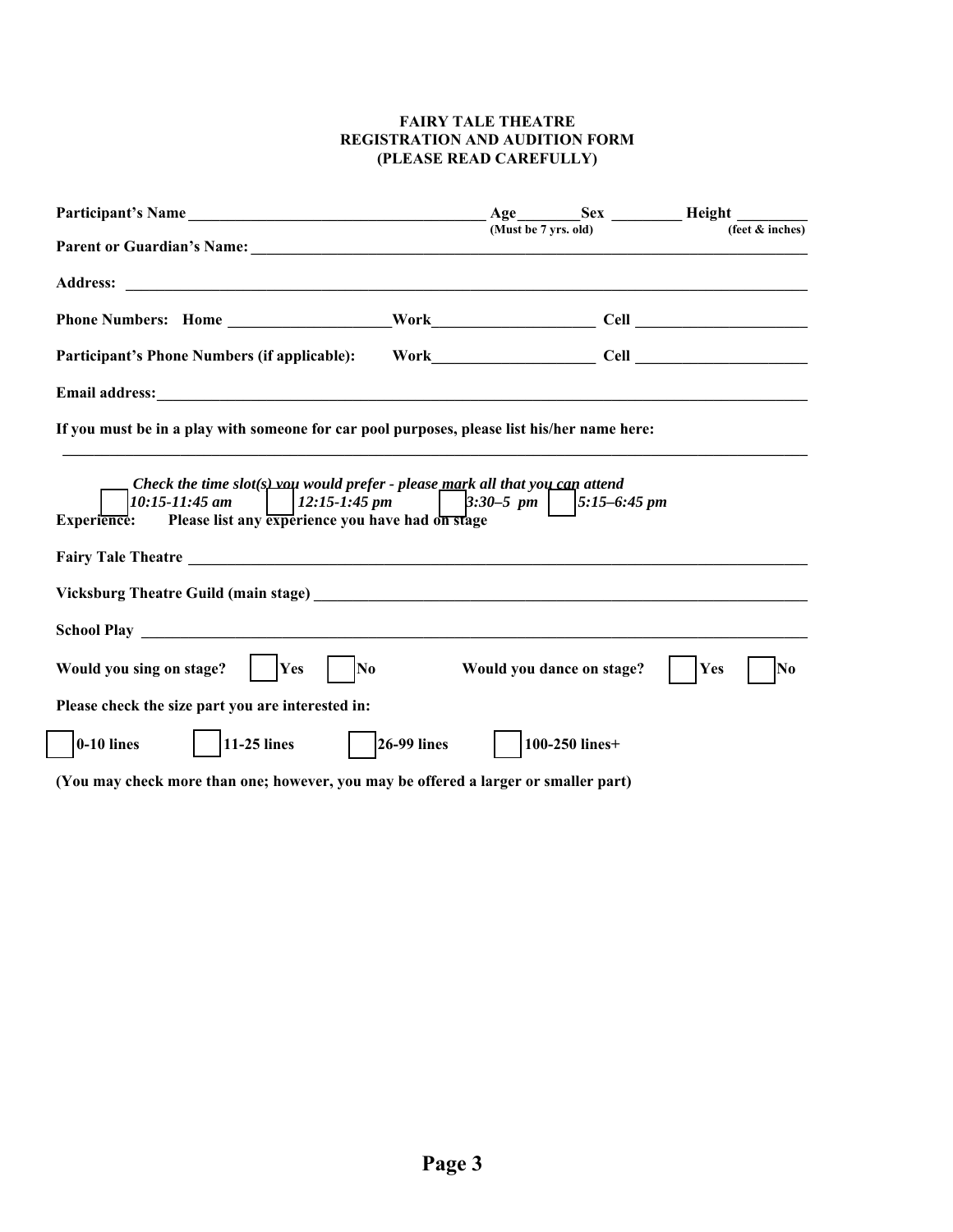|                                                                                                                                                                                                                                                         |               | (Must be 7 yrs. old) |                           | (feet $&$ inches) |
|---------------------------------------------------------------------------------------------------------------------------------------------------------------------------------------------------------------------------------------------------------|---------------|----------------------|---------------------------|-------------------|
|                                                                                                                                                                                                                                                         |               |                      |                           |                   |
|                                                                                                                                                                                                                                                         |               |                      |                           |                   |
| <b>Participant's Phone Numbers (if applicable):</b>                                                                                                                                                                                                     |               |                      |                           |                   |
|                                                                                                                                                                                                                                                         |               |                      |                           |                   |
| If you must be in a play with someone for car pool purposes, please list his/her name here:                                                                                                                                                             |               |                      |                           |                   |
| Check the time $slot(s)$ vould prefer - please mark all that you can attend<br>  $12:15-1:45 \text{ pm}$   $:30-5 \text{ pm}$   $5:15-6:45 \text{ pm}$<br>$10:15 - 11:45$ am<br>Experience: Please list any experience you have had on stage            |               |                      |                           |                   |
|                                                                                                                                                                                                                                                         |               |                      |                           |                   |
|                                                                                                                                                                                                                                                         |               |                      |                           |                   |
| N <sub>o</sub><br>Would you sing on stage?<br>Yes                                                                                                                                                                                                       |               |                      | Would you dance on stage? | Yes<br>No         |
| Please check the size part you are interested in:                                                                                                                                                                                                       |               |                      |                           |                   |
| $\vert$ 11-25 lines<br>$\sqrt{3}$ , and the contract of the contract of the contract of the contract of the contract of the contract of the contract of the contract of the contract of the contract of the contract of the contract of the contract of | $26-99$ lines |                      | $100-250$ lines+          |                   |

**(You may check more than one; however, you may be offered a larger or smaller part)**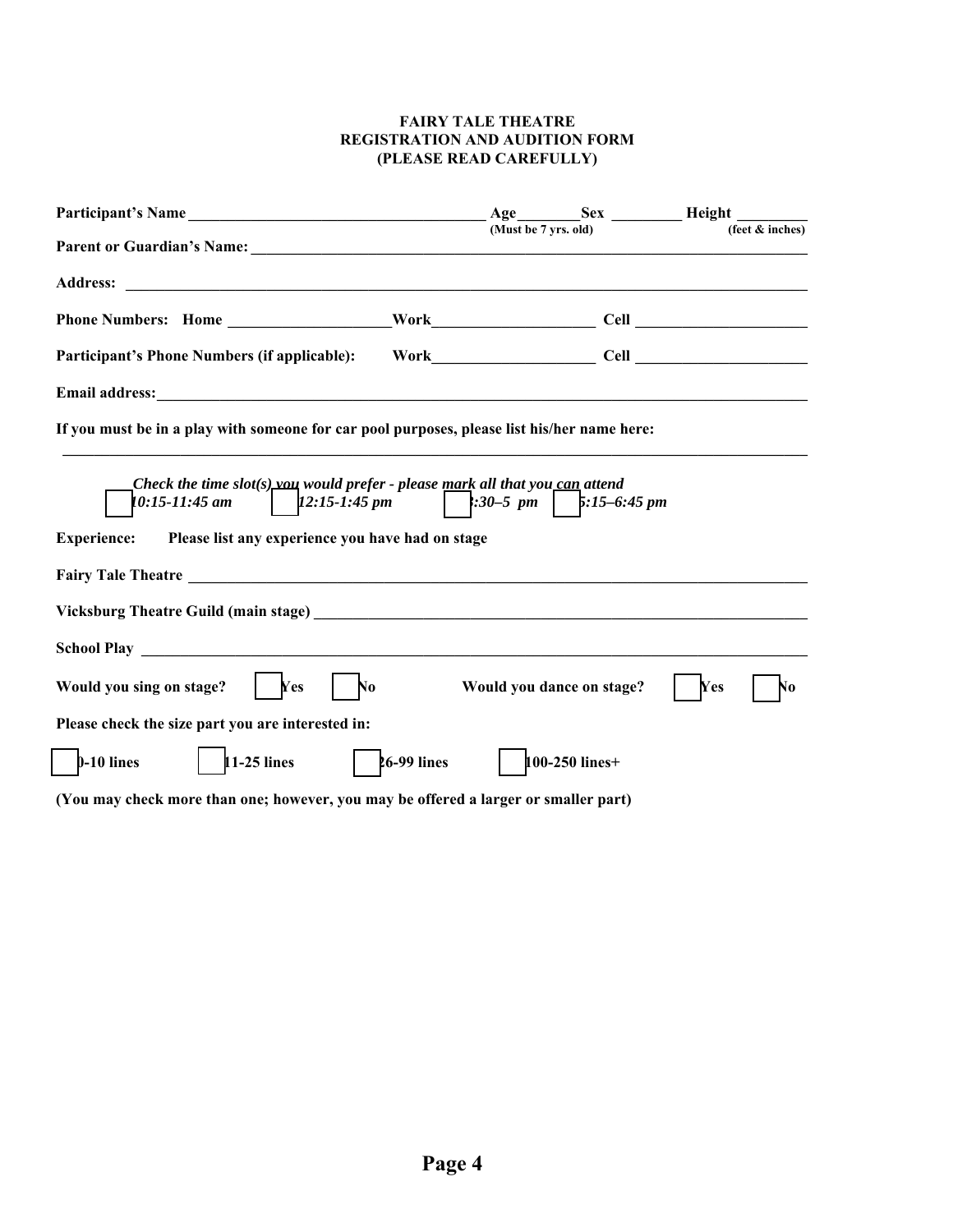| Participant's Name                                                                                                                                                         |                    | Age                  |                           | <b>Sex ________ Height ______</b> |
|----------------------------------------------------------------------------------------------------------------------------------------------------------------------------|--------------------|----------------------|---------------------------|-----------------------------------|
|                                                                                                                                                                            |                    | (Must be 7 yrs. old) |                           | (feet $&$ inches)                 |
|                                                                                                                                                                            |                    |                      |                           |                                   |
|                                                                                                                                                                            |                    |                      |                           |                                   |
| <b>Participant's Phone Numbers (if applicable):</b>                                                                                                                        |                    |                      |                           |                                   |
|                                                                                                                                                                            |                    |                      |                           |                                   |
| If you must be in a play with someone for car pool purposes, please list his/her name here:                                                                                |                    |                      |                           |                                   |
| Check the time $slot(s)$ vould prefer - please mark all that you can attend<br>$0:15 - 11:45$ am<br><b>Experience:</b><br>Please list any experience you have had on stage |                    |                      |                           |                                   |
| Vicksburg Theatre Guild (main stage) Law March 2014 19:30 19:30 19:30 19:30 19:30 19:30 19:30 19:30 19:30 19:30                                                            |                    |                      |                           |                                   |
|                                                                                                                                                                            |                    |                      |                           |                                   |
| Would you sing on stage?<br>Yes<br>No                                                                                                                                      |                    |                      | Would you dance on stage? | Yes<br>No                         |
| Please check the size part you are interested in:                                                                                                                          |                    |                      |                           |                                   |
| $1-25$ lines<br>$-10$ lines                                                                                                                                                | <b>26-99 lines</b> |                      | 100-250 lines+            |                                   |

**(You may check more than one; however, you may be offered a larger or smaller part)**